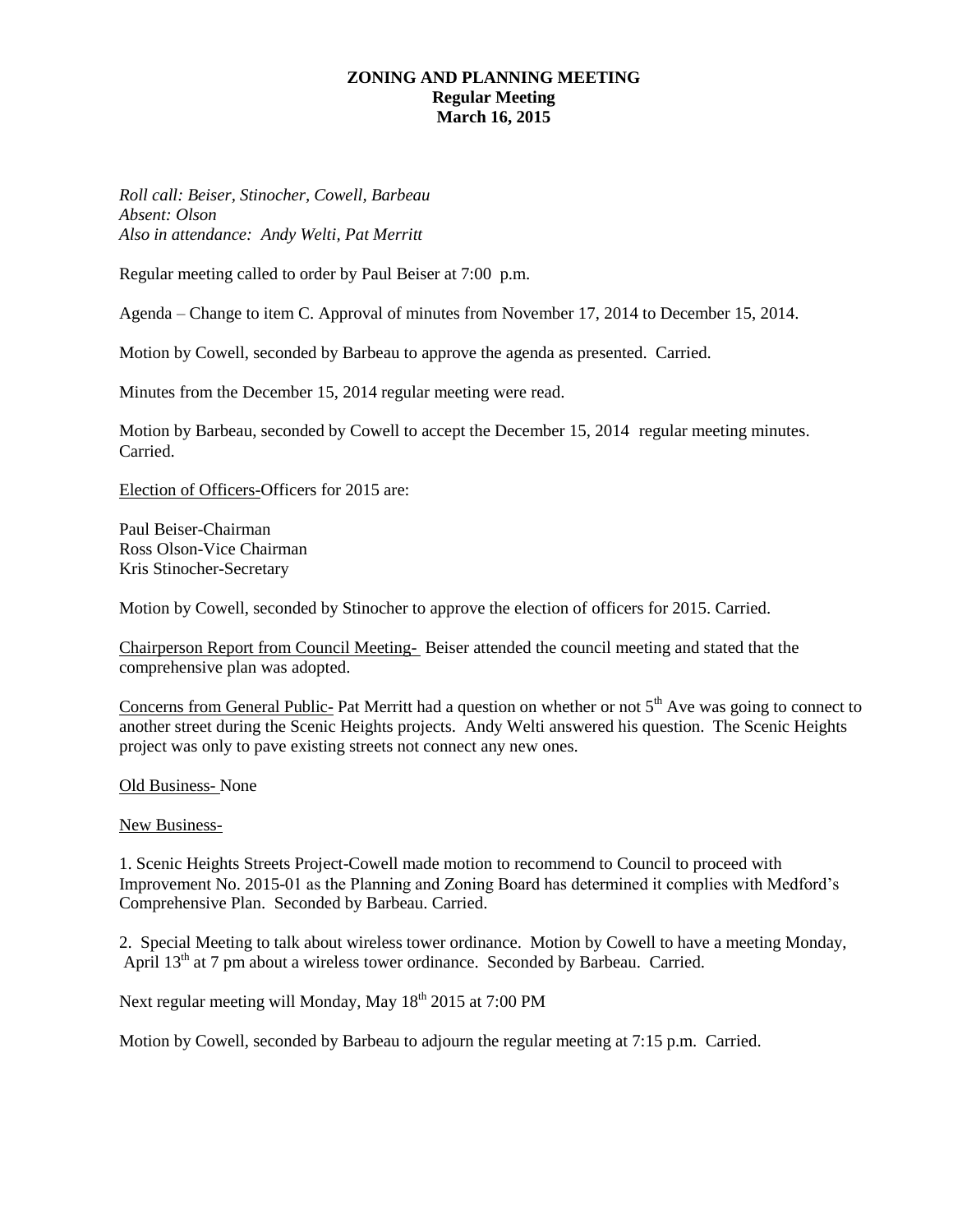# **Planning & Zoning Board City of Medford Public Hearing for Wireless Telecommunications Tower And Antennas Ordinances April 13, 2015 – 7:00 PM**

Chairman Paul Beiser opened the hearing at 7:00 PM.

Members present: Paul Beiser, Kris Stinocher, Robert Barbeau, and Ross Olson

Members absent: Ivan Cowell

Others Attending: Pat Merritt, Andy Welti

Introduction:

The purpose of this public hearing is for the citizens of Medford to address any questions or concerns regarding the proposed Wireless Telecommunications Tower and Antennas Ordinances. Chairman Paul Beiser explained the formal procedure and that everyone will be given the opportunity to participate and ask questions.

- 1. Staff presentation-Andy Welti presented to the board the background of why the City of Medford should consider adopting an ordinance that addresses the issue of installing wireless telecommunications Towers and Antenna Ordinance.
- 2. Applicant's presentation-None
- 3. Statements from the public- Pat Merritt questioned whether or not the towers would be able to be placed in a residential property close to other houses. He was assured that the towers would not be able to be put on top of a residential house.
- 4. Concluding the public hearing-Chairman Beiser asked for a motion to conclude the public hearing.

Motion by Olson, seconded by Barbeau to conclude the public hearing at 7:15 PM

5. Action-Recommendations made to City Council.

A. Motion by Stinocher, second by Barbeau to make a recommendation to City Council to adopt the ordinance 2015-05 and ordinance 2015-06.

### **ZONING AND PLANNING MEETING Special Meeting April 13, 2015**

*Roll call: Beiser, Stinocher, Olson, Barbeau Absent: Cowell Also in attendance: Andy Welti, Pat Merritt*

Special meeting called to order by Paul Beiser at 7:15 p.m.

Agenda – None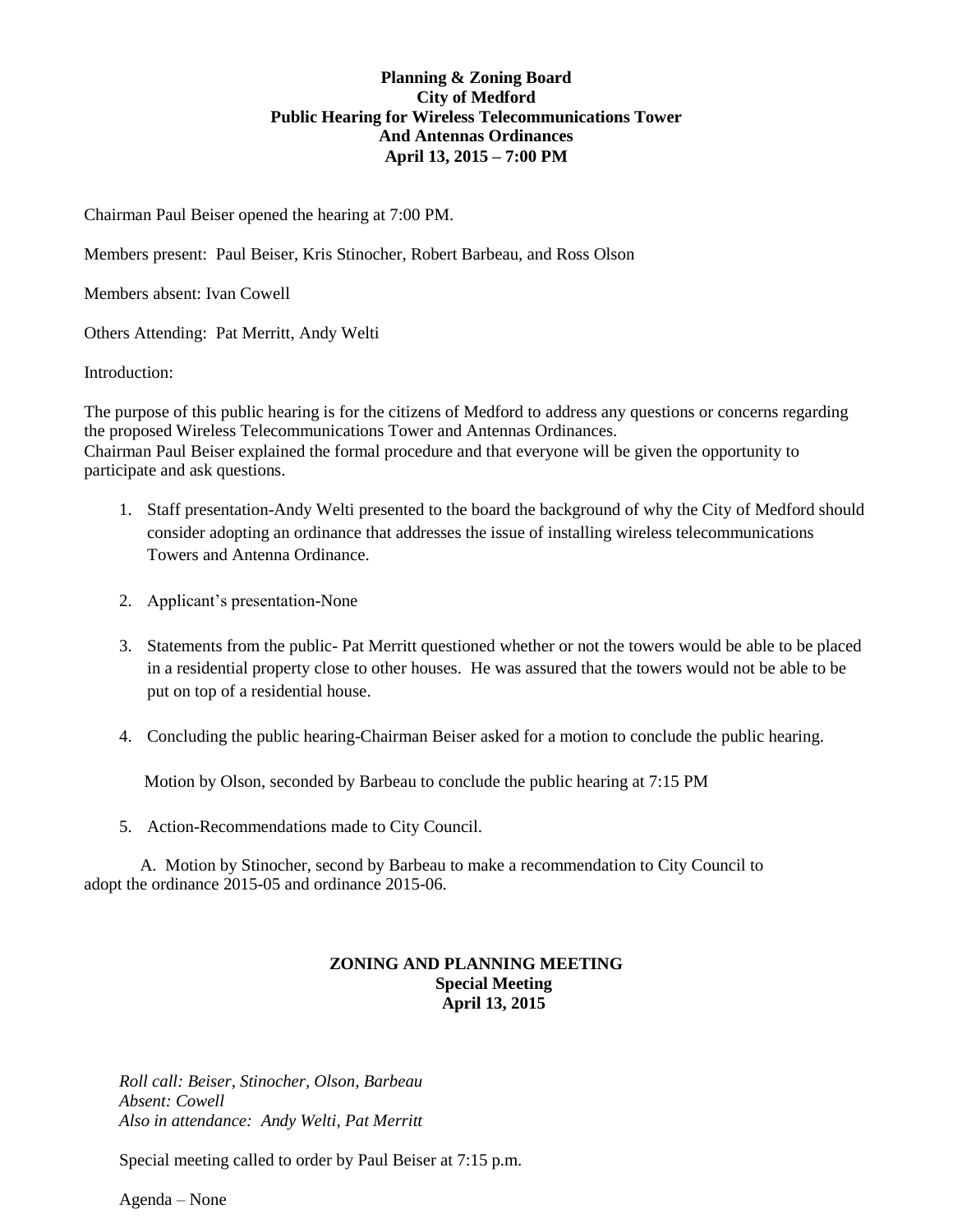Motion by Barbeau, seconded by Ross to approve the agenda as presented. Carried.

Minutes from the March 16, 2015 regular meeting were read.

Motion by Stinocher, seconded by Olson to accept the March 16, 2015 regular meeting minutes. Carried.

Chairperson Report from Council Meeting- Beiser attended the council meeting and stated that the council approved the recommendation to Scenic Heights project.

Concerns from General Public- None

Old Business- None

New Business- Next regular meeting will be May  $11<sup>th</sup>$  2015 at 7 pm.

Next regular meeting will Monday, May 11<sup>th</sup> 2015 at 7:00 PM

Motion by Barbeau, seconded by Olson to adjourn the regular meeting at 7:20 p.m. Carried.

## **Planning & Zoning Board City of Medford Public Hearing for Sign Variance Requests August 17, 2015 – 7:00 PM**

Chairman Paul Beiser opened the hearing at 7:00 PM.

Members present: Paul Beiser, Kris Stinocher, Robert Barbeau, Ross Olson and Ivan Cowell

Members absent:

Others Attending: Pat Merritt, Andy Welti, John Anhorn, Luke Hartke and Joanne Schuler

Introduction:

The purpose of this public hearing is for the citizens of Medford to address any questions or concerns regarding Casey's sign variance request for the property located at 517 Central Avenue West. Chairman Paul Beiser explained the formal procedure and that everyone will be given the opportunity to participate and ask questions.

- 1. Staff presentation-Andy Welti presented to the board the reason for the variance request. Casey's recently submitted its sign plan to be reviewed with the Medford Casey's site plan. Upon reviewing the sign plan, Medford staff determined that two signs did not comply with Medford City Sign Ordinances. After bringing these issues to Casey's attention, Casey's submitted a request for two variances to address the following issues:
	- a) Medford City Code allows a maximum sign area of 64 sq. ft. Casey's is proposing a Channel sign of 64.4 sq. ft. to be located on the front of the building. (The City includes letters or text and background when calculating sign area.)
	- b) Medford City Code allows a maximum sign height of 50 ft. and sign area of 64 sq. ft. Casey's is proposing signs #13 of 315 sq. ft. and #14 of 114 sq. ft., and an interstate pole sign of 80 ft. Andy also made sure we knew that when deciding we needed to answer 3 questions when considering the variance.

 1. Does the property owner proposes to use the property in a reasonable manner? 2. Does the land owner's problem due to circumstances unique to the property not caused by the landowner?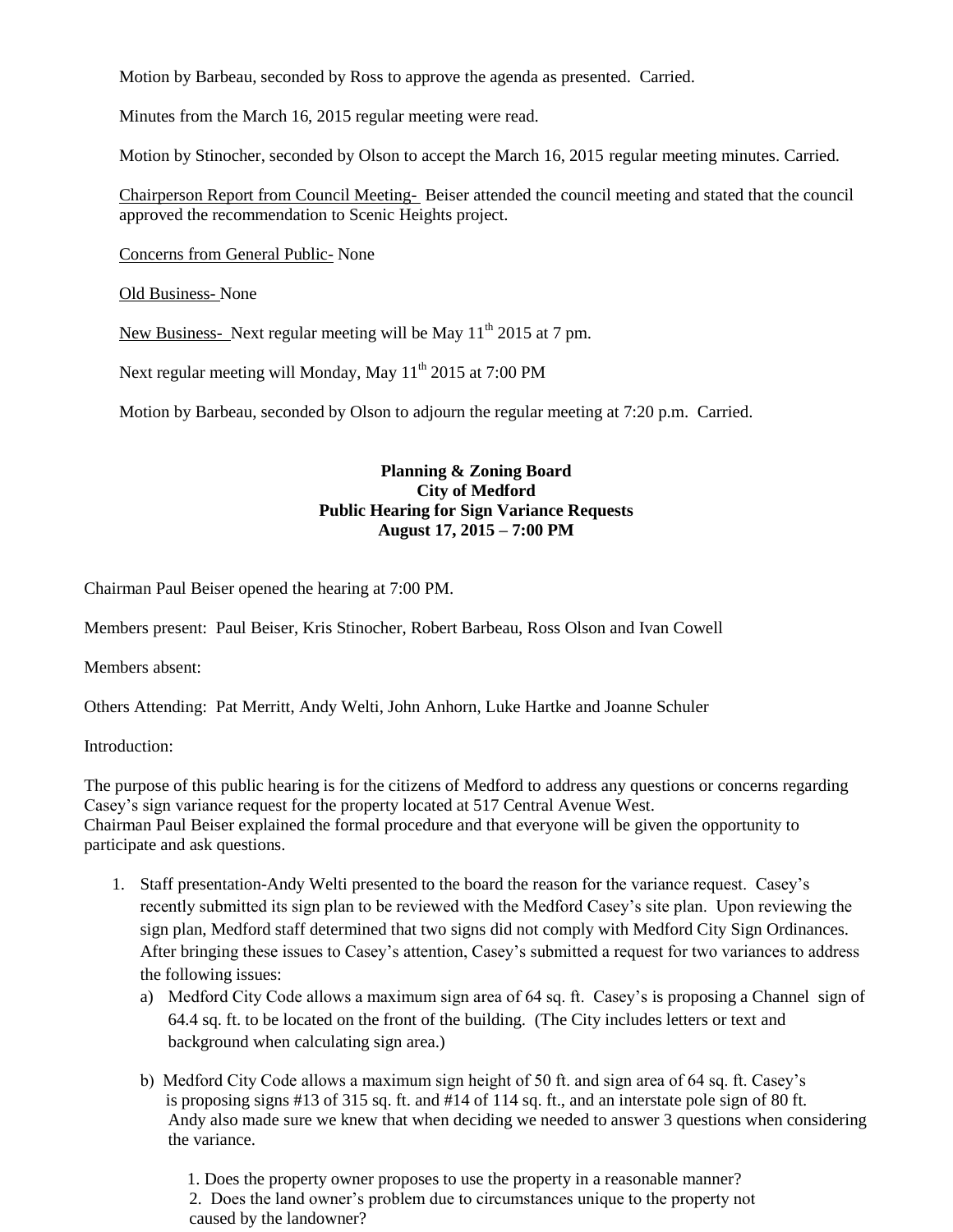3. Does granting the variance alter the essential character of the locality?

- 2. Applicant's presentation-Luke Hartke, a member of the Casey's team, presented the Zoning Board with a little background of Casey's history. He presented the board with pictures of the sign that is proposed and also stated why it is important to have an interstate pole visible to highway traffic. He stated that the site planning for this Casey's had the interstate traffic revenue figured into their plan. An interstate pole sign is essential to their success of luring traffic from I35.
- 3. Statements from the public
	- a. Pat Merritt questioned Luke Hartke about the lot size, he wanted to know the dimensions. Mr. Merritt also questioned the location of the sign to the flood plain and gas tank in the flood plain. Mr. Merritt was reminded that this meeting was about a sign variance.
	- b. Joanne Schuler questioned the brightness of the sign, whether it would blink and how late the sign would be lit up. She also shared her concern about the look of the sign within city limits. She thought the sign should be out by the interstate.
	- c. John Anhorn thought that if we let the variance happen that we would be opening the door for other businesses to put up 80 ft. signs all over town and that would ruin the look of Medford. He stated the ordinance is there for a reason. He does not want to see a sign sticking out or hovering above everything else in town. There was also a concern that if the pole would fall, it may hit residential areas. Luke Hartke reassured the audience that is met all the set back requirements.
- 4. Concluding the public hearing-Chairman Beiser asked for a motion to conclude the public hearing.

Motion by Barbeau, seconded by Cowell to conclude the public hearing at 7:30 PM

5. Action-Recommendations made to City Council.

Before Planning & Zoning made a motion, the Board needed to answer the three questions for the each variance consideration. The first variance consideration would be to allow a variance of .4 sq. ft. to the sign on the front of the building. City ordinance is 64 sq. ft. and the proposed sign is 64.4 sq. ft.

Question 1: Does the property owner propose to use the property in a reasonable manner? Answer is yes the property owner does intend to use the property in a reasonable manner. The variance to City code is .4 sq. ft. different and that is not a large enough amount to cause concern.

Question 2: Is the landowner's problem due to circumstances unique to the property not caused by the landowner? Answer is yes the property owner is requesting a very small sign difference of .4 sq. ft. over the City ordinance.

Question 3: Granting the variance will not alter the essential character of the locality. Answer is No; the variance of the sign of .4 sq. ft. does not alter the essential character of the locality.

These questions being answered:

A. Motion by Olson, second by Barbeau to make a recommendation to City Council to approve the variance requests for Casey's to install a 64.4 sq. ft. sign because the Planning # Zoning Board finds that the property owner proposed to use the property in a reasonable manner, the landowner's problem is due to circumstances unique to the property not caused by the landowner, and granting the variance will not alter the essential character of the locality.

The second variance consideration would be to allow a variance for sign #13 of 315 sq. ft. and #14 of 114 sq. ft., and an interstate pole sign of 80 ft.

Question 1: Does the property owner propose to use the property in a reasonable manner? Answer is Yes; the property will be used in a reasonable manner.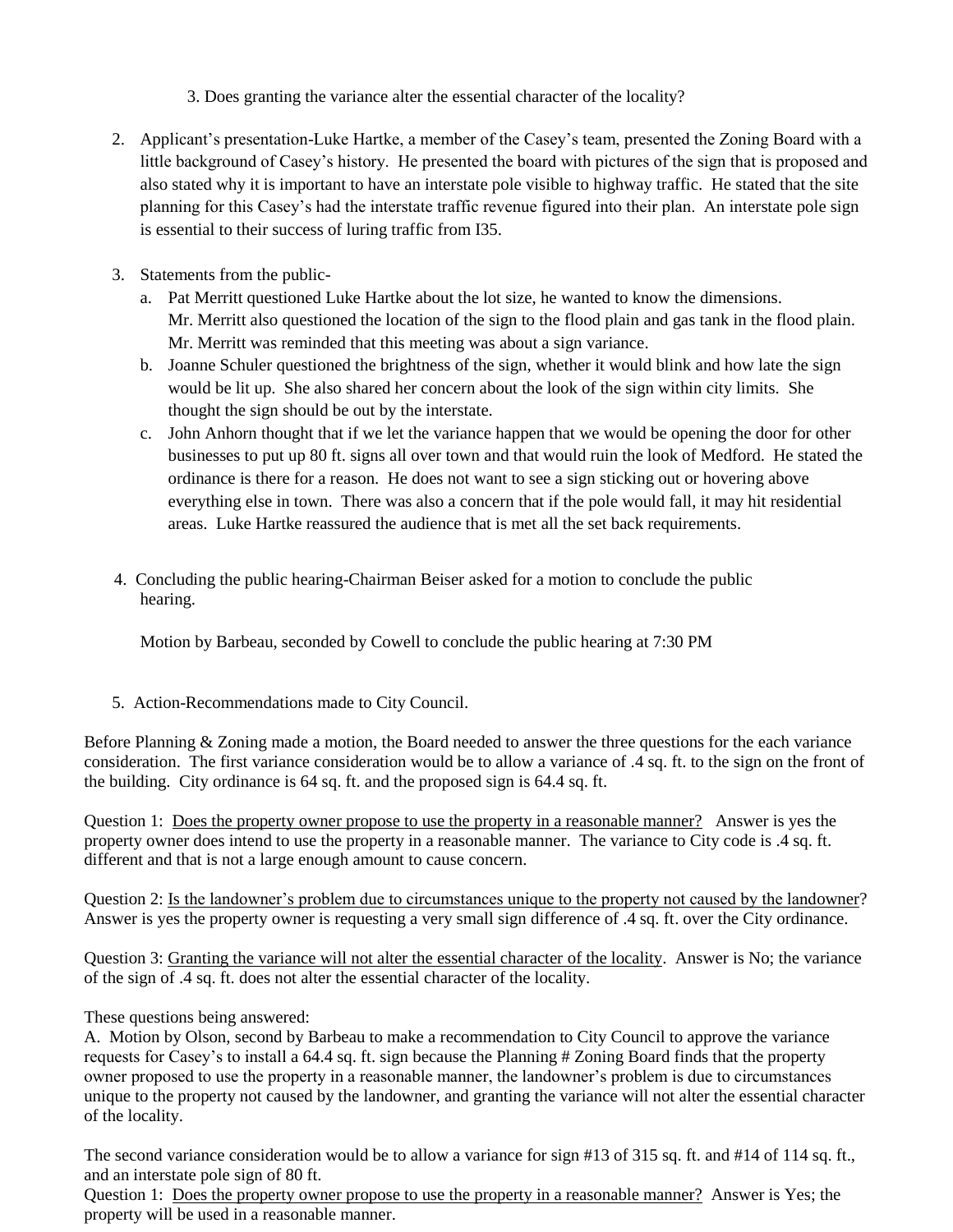Question 2: Is the landowner's problem due to circumstances unique to the property not caused by the landowner? Answer is No; the property is not unique compared to other properties in town for such a variance request.

Question 3: Granting the variance will not alter the essential character of the locality. Answer is Yes; granting the variance would alter the essential character of the locality.

The questions being answered:

B. Motion by Barbeau, seconded by Stinocher to make recommendation to City Council to approve the variance requests for Casey's sign height and sq. ft. variance.

-After further discussion Olson moved to amend the motion, but withdrew his motion after seeking clarification.  $-2<sup>nd</sup>$  motion by Barbeau to approve ordinance variance as requested; then Barbeau withdrew his motion after further discussion

-3<sup>rd</sup> motion by Cowell, seconded by Olson to make recommendation to City Council to deny the variance requests for Casey's sign #13 of 315 sq. ft. and #14 of 114 sq. ft., and an interstate pole sign of 80 ft. as presented because the Planning & Zoning Board finds that the property owner proposes to use the property in a reasonable manner, but the landowner's problem is not due to circumstances unique to the property not caused by the landowner, and granting the variance will alter the essential character of the locality.

Zoning board voted 3 to 2 in favor of the motion to deny variance request.

Barbeau and Stinocher voted against denying variance

Olson, Cowell and Beiser voted for the denial of the variance.

# **Planning & Zoning Board City of Medford Public Hearing for Alley Vacation September 21, 2015 – 7:00 PM**

Chairman Paul Beiser opened the hearing at 7:00 PM.

Members present: Paul Beiser, Kris Stinocher, Robert Barbeau, Ross Olson and Ivan Cowell

Members absent:

Others Attending: Pat Merritt, Andy Welti

Introduction:

The purpose of this public hearing is for the citizens of Medford to address any questions or concerns regarding the vacation of the alley located on Block 16 of Johnson & Company Addition. Chairman Paul Beiser explained the formal procedure and that everyone will be given the opportunity to participate and ask questions.

- 1. Staff presentation-Andy Welti presented to the board the reason for the alley vacation. On July 27, 2015, the Medford City Council passed a motion to proceed with the alley vacation of Block 16 of Johnson & Company Addition. Staff recommended proceeding with vacating the alley of Block 16 after examining the alleys of surrounding blocks, the majority of which had been vacated or never contained alleys. Several residents of the Block 16 thought this alley had been vacated decades ago, however, neither the county nor the city has record of the vacation. Vacating the alley would be of benefit to the City in that it would bring uniformity to this area of the City and it would clarify and bring closure for the residents of this block who thought this block had been vacated.
- 2. Applicant's presentation-None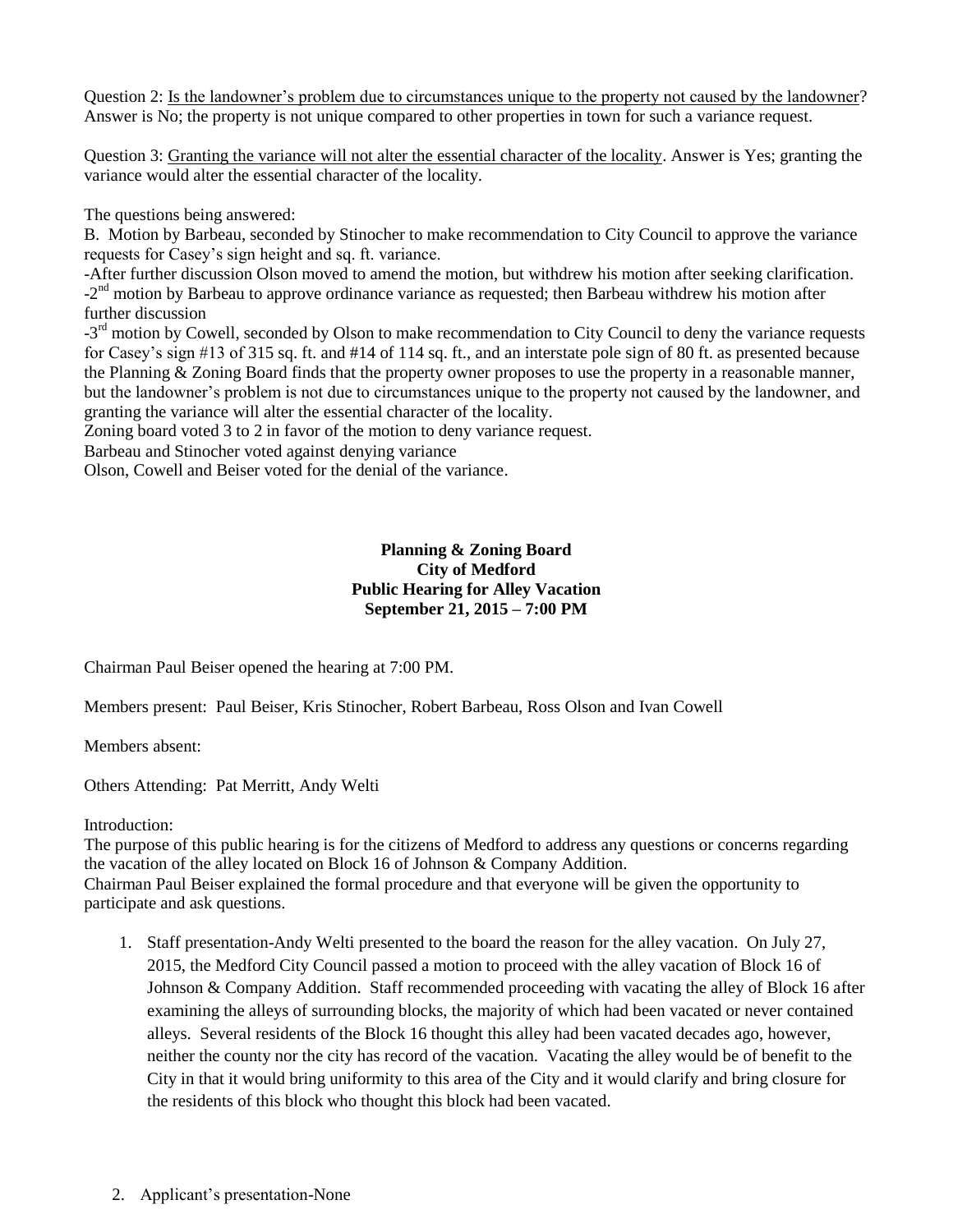3. Statements from the public-

.

a. Pat Merritt wanted to make sure that Andy recommended to the council that there are several alleys in Medford and they all should be vacated.

 4. Concluding the public hearing-Chairman Beiser asked for a motion to conclude the public hearing.

Motion by Cowell, seconded by Barbeau to conclude the public hearing at 7:06 PM

5. Action-Recommendations made to City Council.

A. Motion by Cowell, second by Olson to make a recommendation to City Council to approve the alley vacation for Block 16 of Johnson & Company Addition as presented because the Planning & Zoning Board finds that the alley hereby proposed to be vacated is no longer used as an alley; the existence of the alley creates setback problems for adjacent property owners to make better use of their properties; and the City shall reserve for its benefit a drainage and utility easement over, under, and across said alley.

### **ZONING AND PLANNING MEETING Regular Meeting September 21, 2015**

*Roll call: Beiser, Stinocher, Cowell, Barbeau and Olson Absent: None Also in attendance: Andy Welti, Pat Merritt*

Regular meeting called to order by Paul Beiser at 7:08 p.m.

Agenda – No changes

Motion by Barbeau, seconded by Cowell to approve the agenda as presented. Carried.

Minutes from the August 17, 2015 regular meeting and public hearing were read.

Motion by Cowell, seconded by Barbeau to accept the August 17, 2015 regular meeting minutes and public hearing minutes. Carried.

Chairperson Report from Council Meeting- Chairman Beiser went to council meeting. Council approved the sign variance requested by Casey's.

Concerns from General Public- No concerns

Old Business- None

New Business- Possible lot splits next meeting possible in the NE corner of Medford.

Next regular meeting will be determined.

Motion by Olson, seconded by Cowell to adjourn the regular meeting at 7:16 p.m. Carried.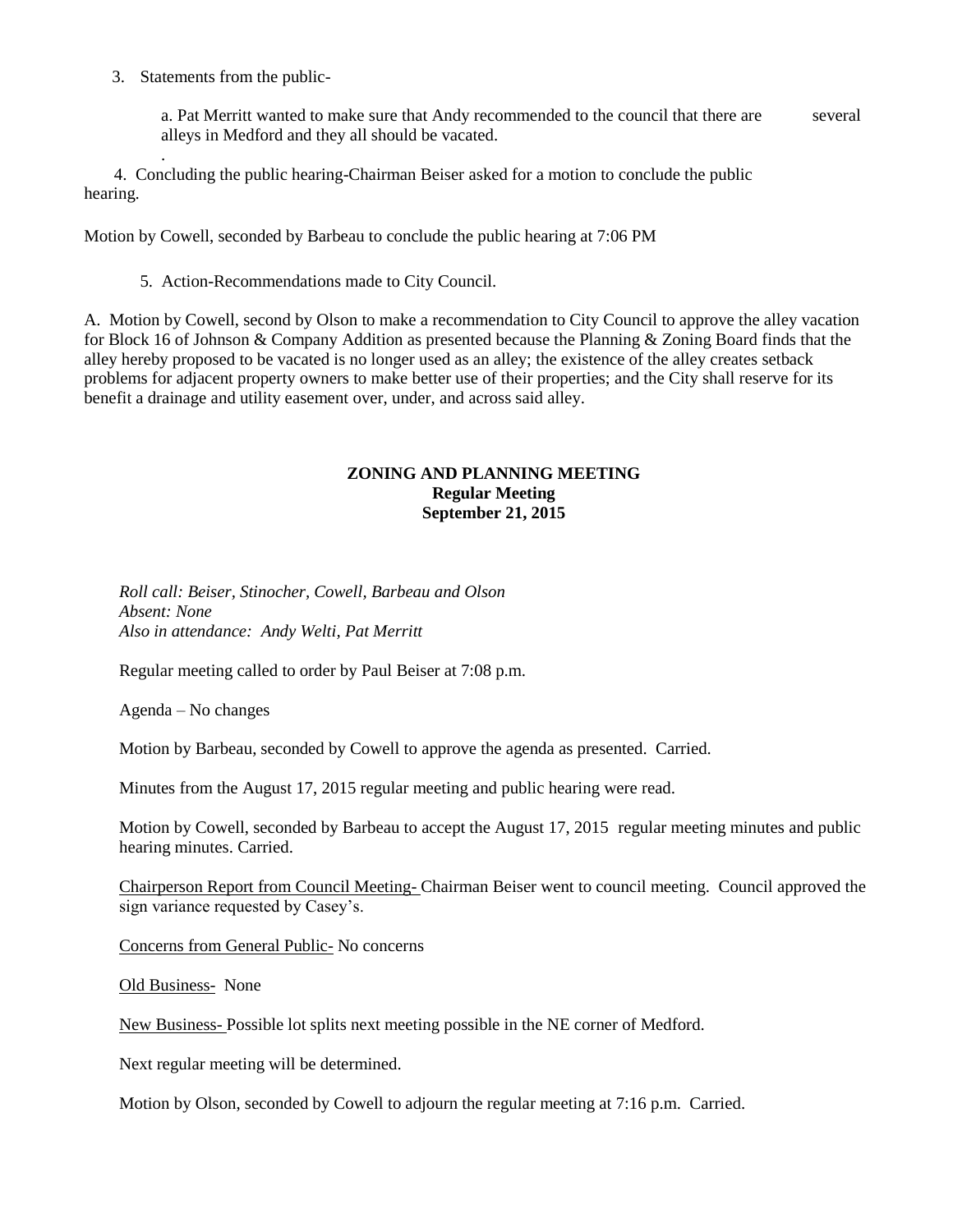# **Planning & Zoning Board City of Medford Public Hearing for Lot Combination and Variance Requests November 16, 2015 – 7:00 PM**

Chairman Paul Beiser opened the hearing at 7:00 PM.

Members present: Paul Beiser, Kris Stinocher, Ross Olson

Members absent: Rob Barbeau and Ivan Cowell

Others Attending: Pat Merritt, Andy Welti, Priscilla Parrish, Gail Meinke, Joe Bauer, Judy Bauer, Dave Pike

Introduction:

The purpose of this public hearing is for the citizens of Medford to address any questions or concerns regarding Priscilla Parrish's lot combination request for lots 5, 6 and 7 of Block 28 in Medford located at 3<sup>rd</sup> St. NE. Chairman Paul Beiser explained the formal procedure and that everyone will be given the opportunity to participate and ask questions.

- A. Staff presentation-Andy Welti presented to the board the reason for the lot combination. Priscilla is interested in selling the lots and has conducted an administrative land survey to create two lots that meet the City's minimum lot size for a buildable residential lot. The land is currently zoned R-1 and the lots are intended to be sold for residential home construction.
- B. Applicant's presentation-Priscilla stated her reason for the lot combination and here wanting to sell the lots.
- C. Statements from the public-None
- D. Concluding the public hearing-Chairman Beiser asked for a motion to conclude the public hearing.

Motion by Olson, seconded by Stinocher to conclude the public hearing at 7:04 PM

Action-Recommendations made to City Council.

Motion by Stinocher, second by Olson to make a recommendation to City Council to approve the lot combination request as presented.

## **Planning & Zoning Board City of Medford Public Hearing for Lot Combination and Variance Requests November 16, 2015 – 7:00 PM**

Chairman Paul Beiser opened the hearing at 7:05 PM.

Members present: Paul Beiser, Kris Stinocher, Ross Olson

Members absent: Rob Barbeau and Ivan Cowell

Others Attending: Pat Merritt, Andy Welti, Priscilla Parrish, Gail Meinke, Joe Bauer, Judy Bauer, Dave Pike

Introduction: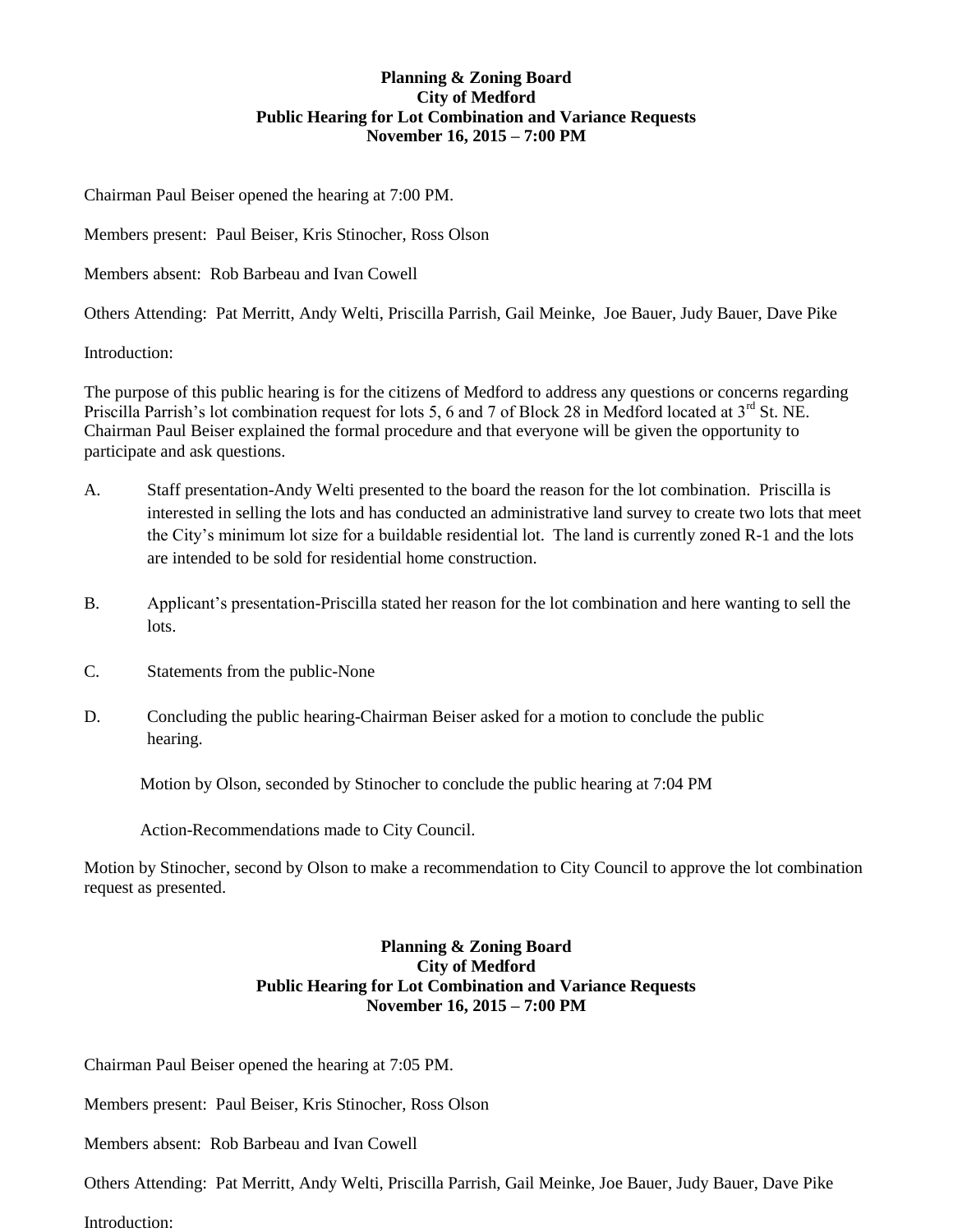The purpose of this public hearing is for the citizens of Medford to address any questions or concerns regarding Jerome Bauer's lot combination and variance requests for the property located at  $207 2<sup>nd</sup>$  St SW. Chairman Paul Beiser explained the formal procedure and that everyone will be given the opportunity to participate and ask questions.

1. Staff presentation-Andy Welti presented to the board the reason for the lot combination and variance request. Joe Bauer and Ron Bauer are neighbors. Joe Bauer's garage was built prior to him purchasing the property. Joe Bauer had no idea his garage was built on Ron Bauer's property. Ron Bauer contacted City Hall when he was in the process of preparing to sell his property because his property could not be sold until the issue with Joe Bauer's garage was resolved. Steele County GIS maps showed Joe's garage was approximately 6.5 feet over the property line. Joe Bauer came to an agreement with Ron Bauer to purchase 10 feet of Ron's property along the east line to get the garage entirely on Joe's property. Purchasing the property would cause Joe to have 2 parcels. Joe is requesting a lot combination by administrative land survey to combine his current parcel with his new purchased lot. Joe is also requesting a variance for the garage since it will not be compliant with the setback requirements of City Code.

Andy also made sure we knew that when deciding we needed to answer 3 questions when considering the variance.

> 1. Does the property owner proposes to use the property in a reasonable manner? 2.Does the land owner's problem due to circumstances unique to the property not caused by the landowner?

3. Does granting the variance alter the essential character of the locality?

- 2. Applicant's presentation-None
- 3. Statements from the public-None

 Concluding the public hearing-Chairman Beiser asked for a motion to conclude the public hearing.

Motion by Stinocher, seconded by Olson to conclude the public hearing.

5. Action-Recommendations made to City Council.

Before we made motion Zoning Board needed to make sure to answer the three questions for the each variance consideration. The variance consideration would be to allow a variance of 6.5 feet to bring Joe Bauer's property into compliance.

Question 1: Does the property owner propose to use the property in a reasonable manner? Answer is yes the property owner does intend to use the property in a reasonable manner.

Question 2: Does the landowner's problem due to circumstances unique to the property not caused by the landowner? Answer is yes the property owner moved into the property after the garage was built.

Question 3: Granting the variance will not alter the essential character of the locality. Answer is No; the variance of the 6.5 ft. does not alter the essential character of the locality.

A. Motion by Stinocher, second by Olson to make a recommendation to City Council to approve the variance request for Joe Bauer as presented because the Planning & Zoning Board finds that the property owner proposes to use the property in a reasonable manner, the landowner's problem is due to circumstances unique to the property not caused by the landowner, and granting the variance will not alter the essential character of the locality.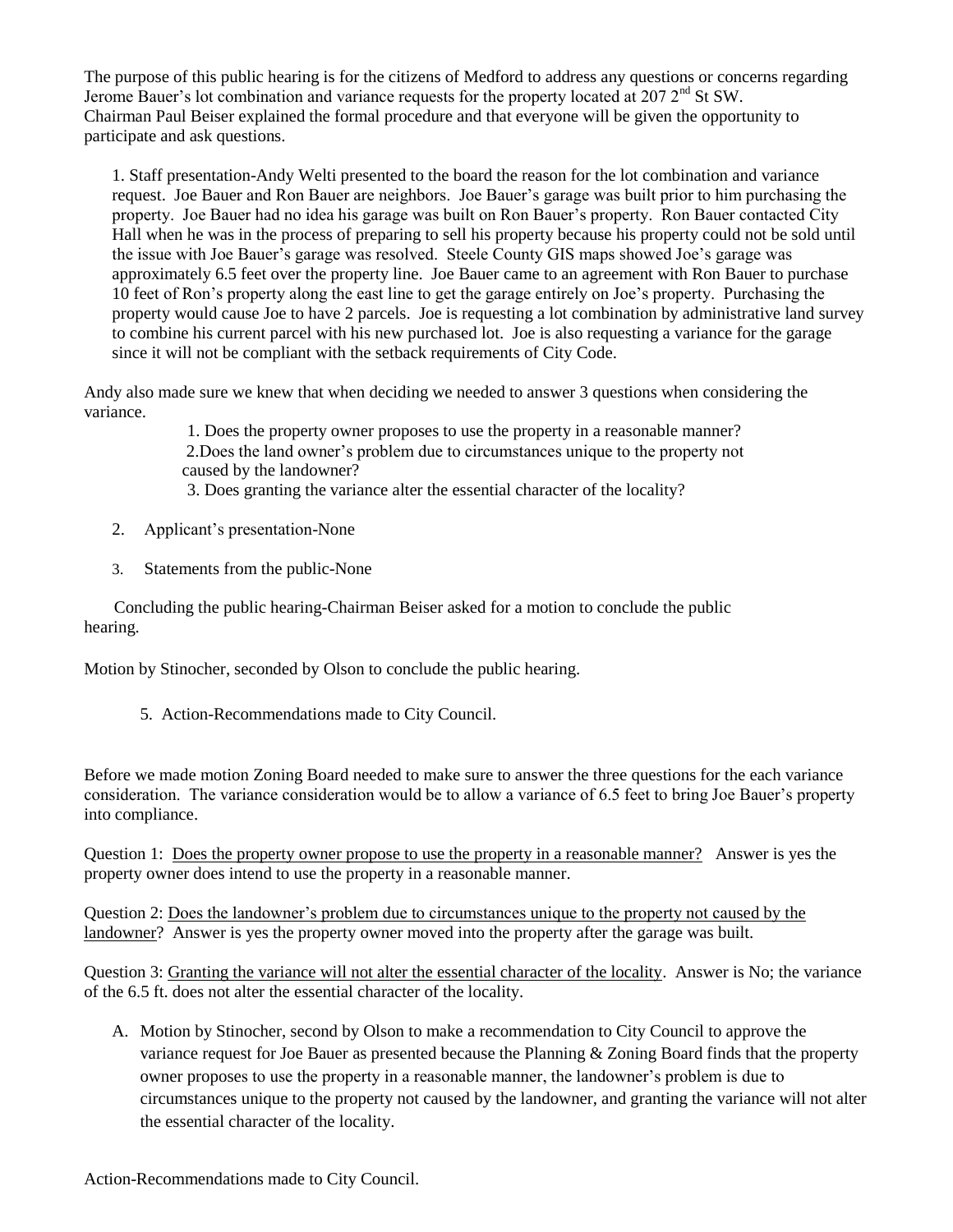Motion by Olson, seconded by Stinocher to make a recommendation to City Council to approve the lot combination request as presented.

## **Planning & Zoning Board City of Medford Public Hearing for Ordinances 2015-07A,B,C November 16, 2015 – 7:00 PM**

Chairman Paul Beiser opened the hearing at 7:15 PM.

Members present: Paul Beiser, Kris Stinocher, Ross Olson

Members absent: Rob Barbeau and Ivan Cowell

Others Attending: Pat Merritt, Andy Welti, Priscilla Parrish, Gail Meinke, Joe Bauer, Judy Bauer, Dave Pike

#### Introduction:

The purpose of this public hearing is for the citizens of Medford to address any questions or concerns regarding Ordinances 2015-07A,B and C addressing private well and septic systems. Chairman Paul Beiser explained the formal procedure and that everyone will be given the opportunity to

participate and ask questions.

1. Staff presentation-Andy Welti presented to the board the reason for the proposed ordinance for private well and septic systems. In the late fall/early winter 2014, a property owner on the edge of Medford City limits requested sewer hook-up because the property's septic system was disturbed during construction. The property contained a private well and septic system and both had been grandfathered because they existed prior to ordinances being passed and/or the property's annexation into the City.

The owner connected to City sewer, but not to City water. Typically a homeowner hooks up to City sewer and water at the time. The City could not require the property owner to connect to City water since the well had been grandfathered. After this incident, staff and the City Attorney recommended writing an ordinance to address the issue.

2. Statements from the public-Pat Merritt stated that all unused septic systems should be capped

 3. Concluding the public hearing-Chairman Beiser asked for a motion to conclude the public hearing.

Motion by Olson, seconded by Stinocher to conclude the public hearing.

4. Action-Recommendations made to City Council.

Motion by Stinocher, second by Olson to make a recommendation to City Council to adopt Ordinances 2015- 07A,B and C as presented.